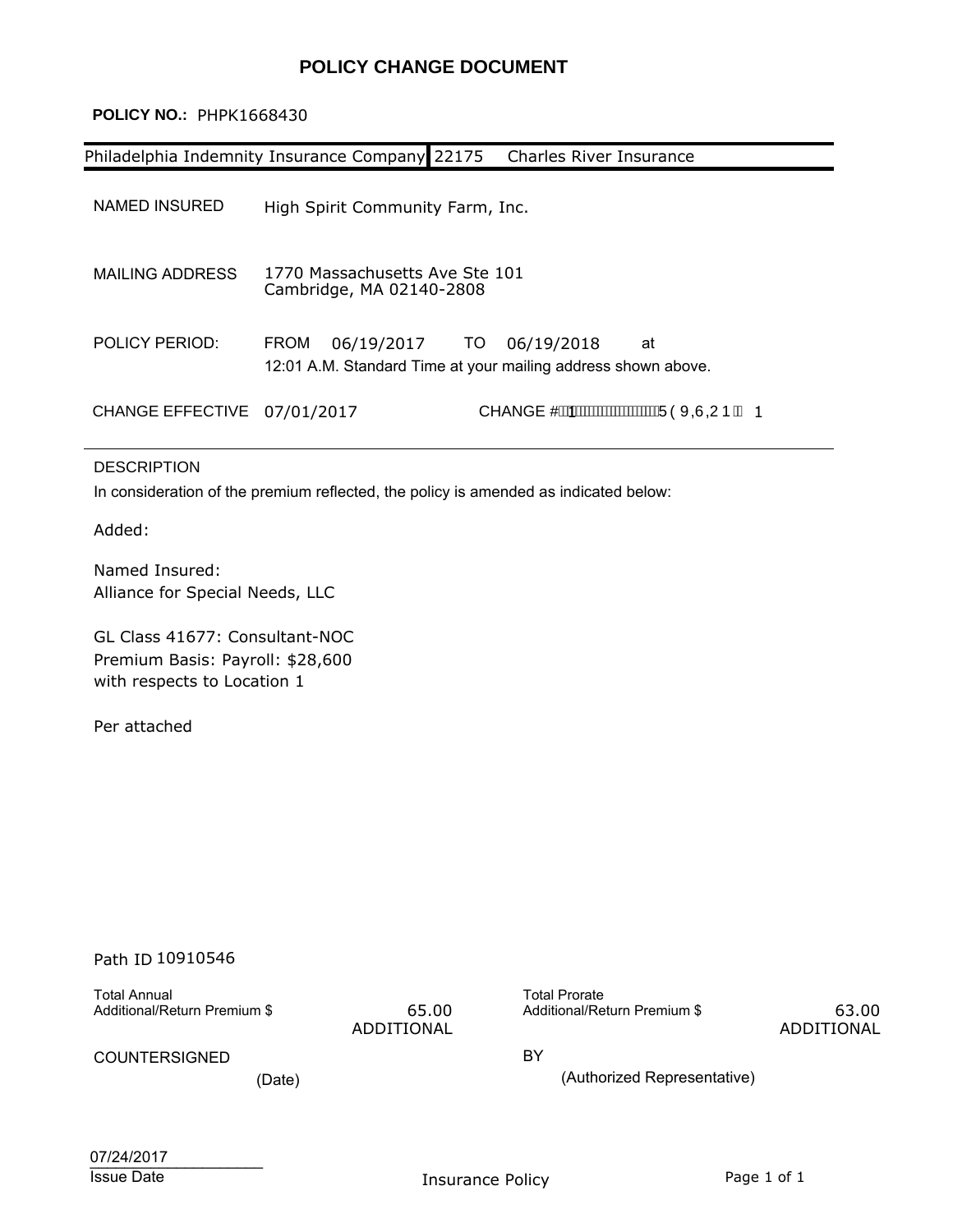## Philadelphia Indemnity Insurance Company

## Locations Schedule

### **Policy Number:** PHPK1668430

| Prems.<br>No. | Bldg.<br>No. | Address                                                                        |
|---------------|--------------|--------------------------------------------------------------------------------|
| 0001          | 0001         | 144 Seekonk Cross Rd<br>Great Barrington, MA 01230-1571                        |
| 0002          | 0001         | – 142 Seekonk Cross Rd<br>Great Barrington, MA 01230-1571                      |
| 0002          | 0002         | 142 Seekonk Cross Rd<br>Apartment/Warehouse<br>Great Barrington, MA 01230-1571 |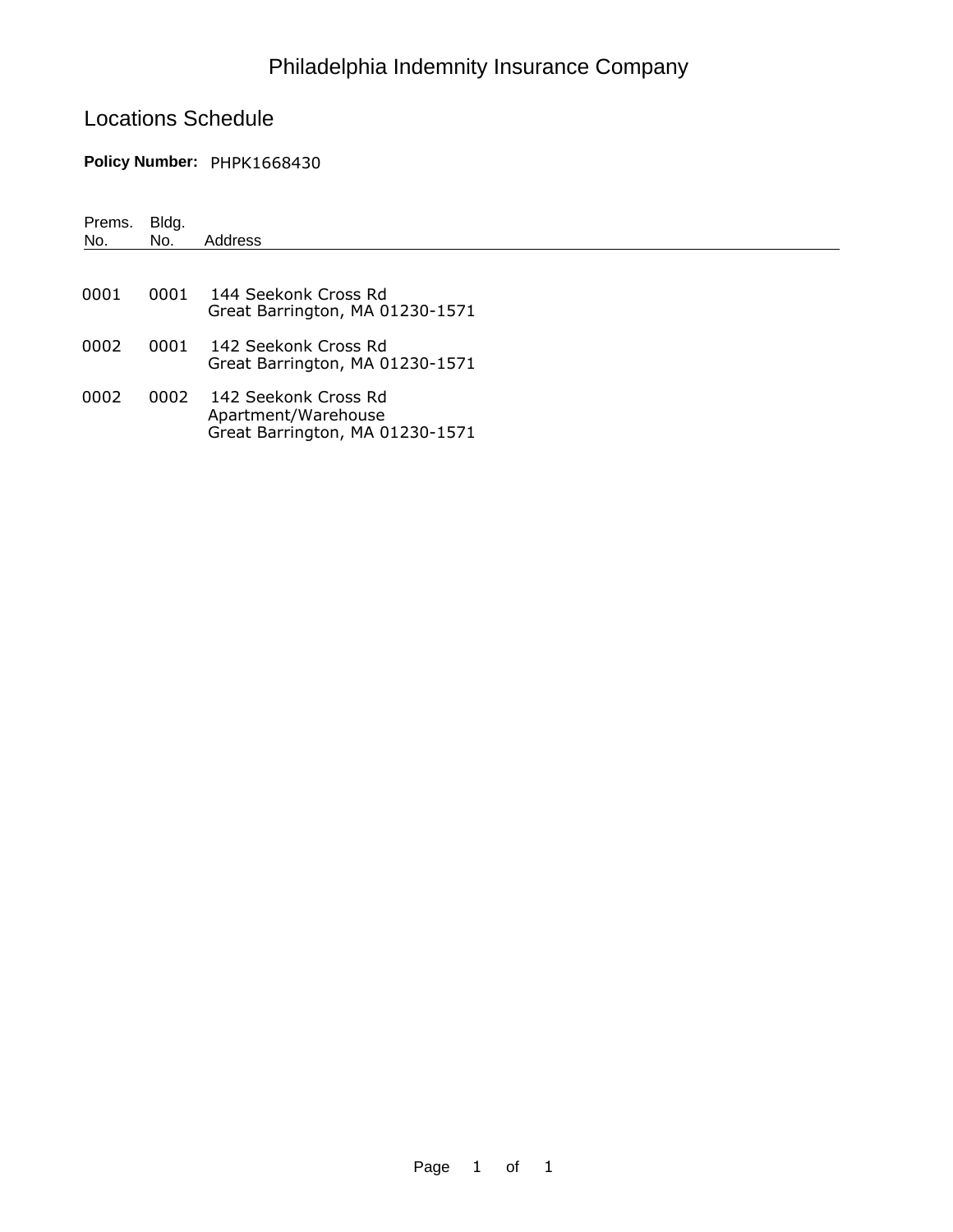## Philadelphia Indemnity Insurance Company

### Named Insured Schedule

Policy Number: PHPK1668430

Alliance for Special Needs, LLC